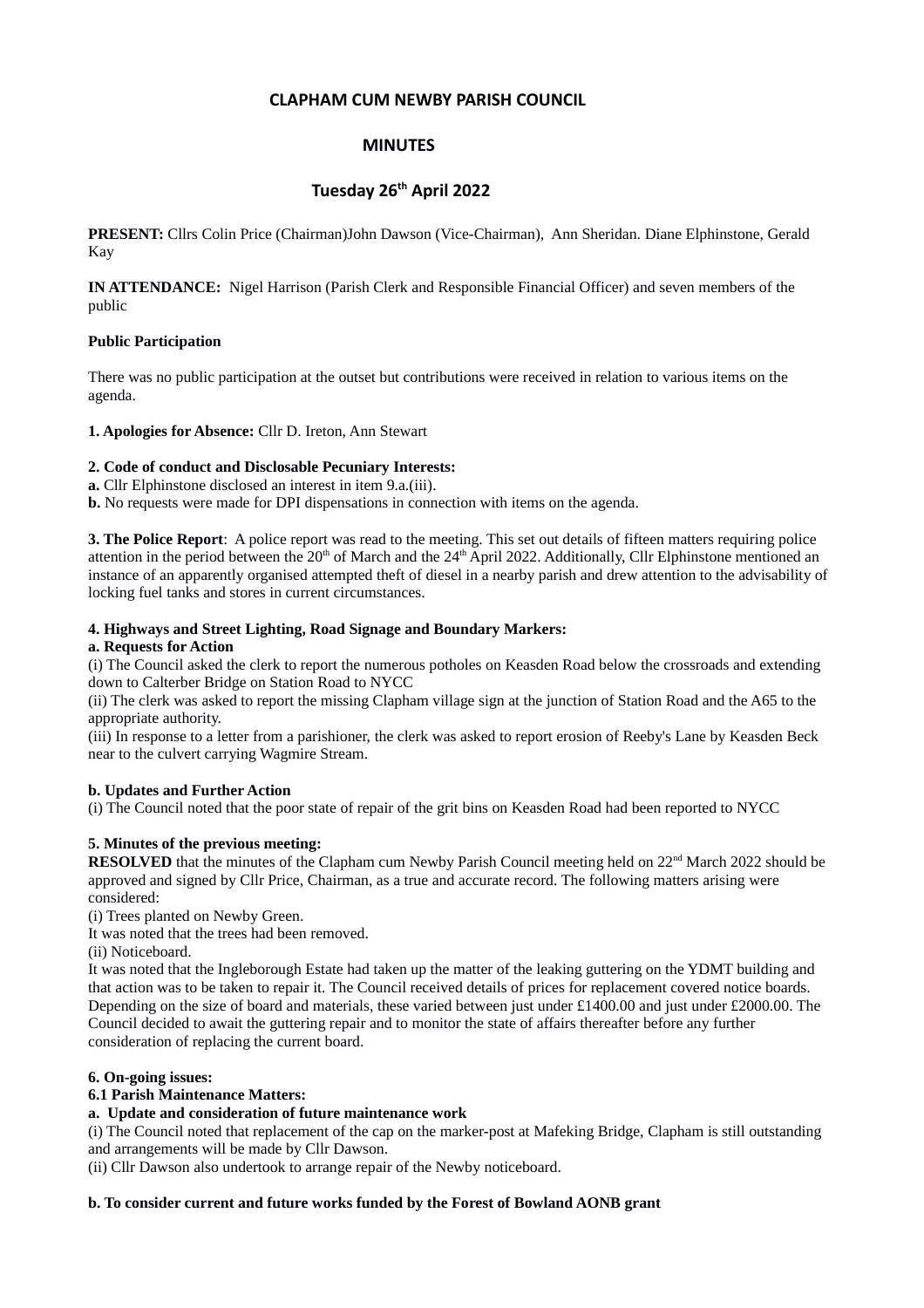(i) There were no items considered under this heading.

### **6.2 The community emergency plan, community defibrillator training and other topics related to the emergency plan:**

(i) The Council received price details for generators operable by means of a tractor power take-off. Depending on power capability these varied between £2,796.00 including VAT and £4,503..33 excluding VAT. The Council decided that some discussion with the Village Hall Committee as to the way forward will be required and will await feedback from that quarter.

### **6.3 Neighbourhood Planning**

Cllr Sheridan gave an update. The result of the housing needs survey is still awaited. A meeting is scheduled to discuss the application for the next tranche of funding.

### **6.4 Climate Emergency**

The meeting was informed that the Sustainability Group met on the  $21<sup>st</sup>$  of April, 2022.

The Curlew survey is going ahead . The number of participating farms is 12-16 and there is a larger group of volunteer helpers.

There is continuing availability of grants for insulation. There are plans to hold a further event concentrating on the issue of insulation.

Discussions are underway with regard to the scale of charges for use of the Nature Trail.

## **7. Platinum Jubliee.**

(i) Toll Bar Wood.

The Council received information from Cllr Dawson as to the cost of plastic benches, plaques (or alternatively engraving the benches) and an information board. It **RESOLVED** to authorise purchase of two engraved benches and noted that 75% of the cost is likely to be met by the YDMT. The clerk is to liaise with Cllr Dawson to place the order and to seek funds from YDMT.

(ii) Beacon

Cllr Dawson will Liaise with Ingleton Parish Council to finalise arrangements for the beacon to be lit on the night of  $2<sup>nd</sup>$ June, 2022

(iii) Tea Party

It was noted that he food is to be provided by Amanda Booth. Arrangements are in place for music to be played. It is hoped that tables and chairs can be provided by the Church and if necessary the Village Hall. The clerk will liaise with Maria Farrer in finalising arrangements

## **8. Finance:**

**a. Resolved** to make payments as follows:

(i) £2,069.10 to Messrs Knight Frank for tree-planting etc. in Platinum Toll Bar Wood

(ii) £20.00 to the Village Hall for room hire by the Neighbourhood Planning Steering Group

(iii) £9.18 to the clerk for expenses (mileage and postage)

(iv) £950.00 to Groundwork UK as repayment of unspent grant

(v)£96.00 to Account-ant (Yorkshire Ltd for the Internal Audit

**b. Resolved** to approve the statements of accounts HSBC1 and HSBC2

**c.** An inspection of churchyard memorials etc. had been carried out by Cllrs Price and Kay. The memorials were found to be safe. It was noted that two (self-planted) saplings required attention to remove them before they became a problem

**d.** The Council noted that insurance requirements had been canvassed and that renewal terms were awaited.

**e.** The Council noted that the internal audit had been completed. The report will be formally received at the next meeting

**f.** The Council noted that a claim had been submitted for the repayment of VAT in the sum of £1,566.64

**g.** Comparison of actual income and expenditure with the budget for 2021-22 was carried out by Cllr Dawson .

**h.** The bank reconciliations for accounts HSBC1 and HSBC2 were verified by Cllr Elphinstone

## **9. Planning:**

## **a. To consider applications**

(i) 2022/23841/FUL: Development of unsurfaced ATV moorland track, Burnmoor Track. 3.13km of limestone box fill track between location: 368273 (easting / 465640 (northing) and 371303 (easting) / 464772 (northing): Burnmoor Track Yorkshire Burnmoor Common. The Council had no objection in principle to this application but asked the clerk to submit its suggestion that the material used for the track should be of a dark, unobtrusive colour rather than white limestone

(ii) 2022/23717/LBC To remove black paint surrounding 5 mullion windows and the front door surround: Chapel House, Newby, Clapham, Lancaster, LA2 8HR. The Council had no objection to this application.